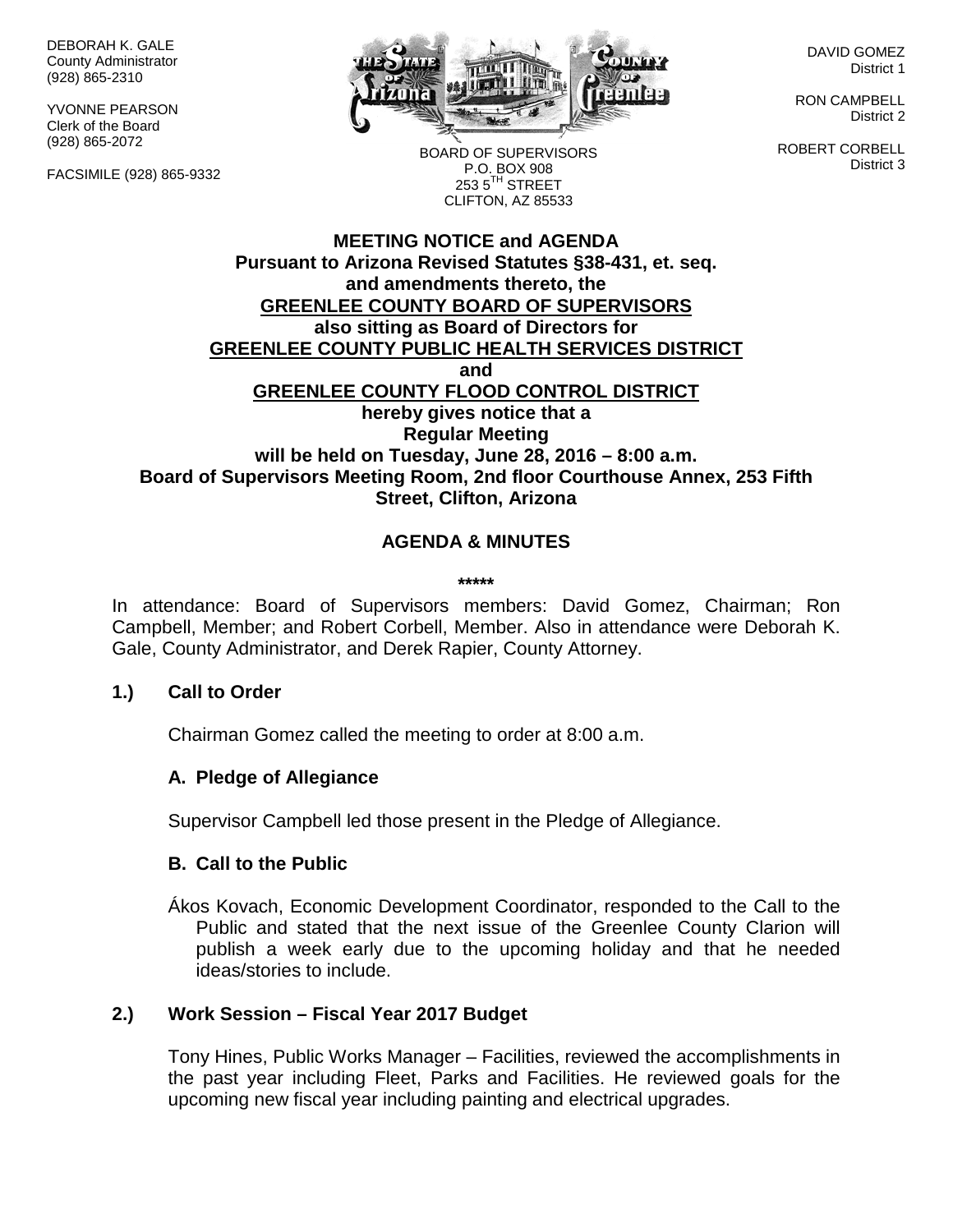David Manuz, Public Works Manager – Roads, reviewed the several shoulder erosion repair projects that occurred throughout the County during the past year, as well as Airport upgrade projects and general maintenance.

The Board expressed their appreciation for the good work stating that they receive very few calls regarding road issues.

Ms. Gale stated that the overall road budget for fiscal year 2017 will drop due to the reduction in salary costs due to the  $27<sup>th</sup>$  payroll that will not occur in 2017. She stated that funding has been included to address some issues on Ward Canyon Road that need to be taken care of before the usual road work rotation.

Ms. Gale presented the draft budget which includes the recent request from the Sheriff's Department for the purchase of rifles. The budget also includes funding for the possible purchase of one patrol SUV which will not be purchased until later in the year if funding is available.

The draft budget includes a 2% pay increase for all employees which amounts to \$120,000 increase in the salary budget.

The Public Health Services District budget reflects a tax rate that remains at \$0.25 which will allow Greenlee County to continue services at the same level.

The Flood Control District budget reflects a tax rate of \$0.1092 which is needed to maintain the same levy. Supervisor Campbell stated that it is important to note that because of an error by the Department of Revenue in the Flood Control District valuation the tax rate will decrease but will go up next year in order to be able to overcome the error and maintain the levy amount at the current level.

The budget includes an increase of \$25,000 for Juvenile Detention services to Graham County.

Ms. Gale stated that she recommends that the Board continue the policy that in the event sales tax revenue begins declining that the Board begin monitoring expenses and making adjustments if necessary.

Ms. Gale stated that the budget does not include any funding for horse racing. Entities that have already raced have not been able to provide information on their costs to put on races to be able to make any type of determination on how much is needed to put on races. In addition, the report has not been received from the state on the improvements/repairs that are needed to the race track in order to be able to hold horse races. Supervisor Corbell stated that he will be